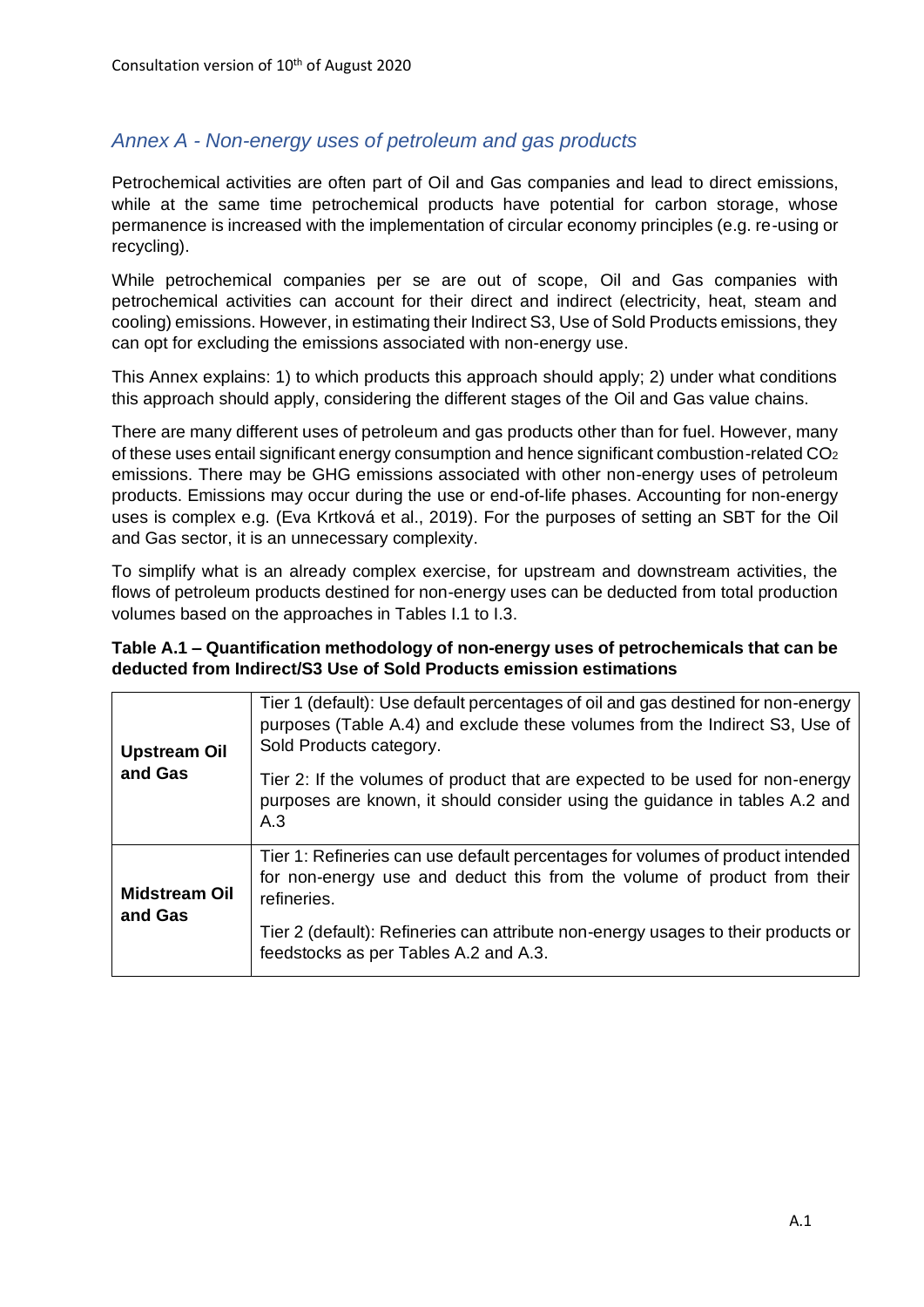|                           |  |  |  |  |  |  |  |  | Table I.2 – Some non-energy uses of petroleum products and potential emissions                |
|---------------------------|--|--|--|--|--|--|--|--|-----------------------------------------------------------------------------------------------|
| associated with their use |  |  |  |  |  |  |  |  |                                                                                               |
|                           |  |  |  |  |  |  |  |  | $\vert$ Non-aparay uses 8 and $\vert$ Whan do amissions arise and whan are they "constay use" |

| Non-energy uses & end-<br>of-life<br>treatment<br><b>of</b><br>petroleum products                                                                                                        | When do emissions arise and when are they "energy use"<br>emissions?                                                                                                                                                                                                                                                                                                                                                                                                                                                                                                                                                                                                                                                                                                                                                                                                                                                                                                                                                                                                                                                                                                                                                                                                                                                                                                                                                                                                                                     |
|------------------------------------------------------------------------------------------------------------------------------------------------------------------------------------------|----------------------------------------------------------------------------------------------------------------------------------------------------------------------------------------------------------------------------------------------------------------------------------------------------------------------------------------------------------------------------------------------------------------------------------------------------------------------------------------------------------------------------------------------------------------------------------------------------------------------------------------------------------------------------------------------------------------------------------------------------------------------------------------------------------------------------------------------------------------------------------------------------------------------------------------------------------------------------------------------------------------------------------------------------------------------------------------------------------------------------------------------------------------------------------------------------------------------------------------------------------------------------------------------------------------------------------------------------------------------------------------------------------------------------------------------------------------------------------------------------------|
| <b>Asphalt/bitumen</b><br>Non-energy uses: Road<br>paving and other<br>bituminous products for<br>construction, e.g. roof<br>shingles.<br>End-of-life treatment:<br>recycling, landfill. | Asphalt/bitumen are composed of heavy hydrocarbons which are<br>known to persist in the environment (Brown et al., 2017) and<br>undergo a slow biodegradation and release of CO2; (McCoy et<br>al., 2015) estimated a half-life of 108 years for their<br>biodegradation and ultimate release as CO <sub>2</sub> ; and (IPCC, 2006,<br>Chapter 5.4) states that "the production and use of asphalt results<br>mainly in emissions of NMVOC, CO, SO <sub>2</sub> and particulate matter,<br>while the fate of the remaining hydrocarbons are stored in the<br>product (much less than one per cent of the carbon is emitted)."<br>The end-of-life destination for road pavement asphalt is usually<br>re-used in substructure (road base) and no significant energy<br>uses are currently known (Butt, 2014). Overall, emissions from<br>asphalt/bitumen use are negligible. As such, these flows can be<br>discounted from Indirect/S3 Use of Sold Product emission<br>estimations.<br><b>NMVOC</b><br>NB:<br>stands<br>for<br>non-methane<br>volatile<br>organic<br>compounds.                                                                                                                                                                                                                                                                                                                                                                                                                          |
| <b>Lubricants</b><br>Non-energy uses:<br>Lubricants used in<br>transportation and industry<br>engines.<br>End-of-life treatment:<br>recycling, landfill,<br>incineration or disposal.    | (IPCC, 2006, Chapter 5.3) says "The use of lubricants in engines<br>is primarily for their lubricating properties and associated<br>emissions are<br>therefore considered<br>as<br>non-combustion<br>emissions to be reported in the IPPU Sector. However, in the<br>case of 2-stroke engines, where the lubricant is mixed with<br>another fuel and thus on purpose co-combusted in the engine,<br>the emissions should be estimated and reported as part of the<br>combustion emissions in the Energy Sector (see Volume 2)."<br>Lubricants can also emit NMVOCs which will later be oxidized,<br>but this is difficult to estimate. "Therefore, for calculating CO <sub>2</sub><br>emissions, the total amount of lubricants lost during their use is<br>assumed to be fully combusted and these emissions are directly<br>reported as CO <sub>2</sub> emissions" (IPCC, 2006). For the portion of<br>lubricants remaining after use, end-of-life treatments are usually:<br>recycling, disposal (landfill or incineration) or combusted for<br>energy-use (e.g. co-incineration). Almost all these uses entail<br>release of the embedded carbon in the lubricant itself with<br>different release rates, although only the co-incineration and 2-<br>stroke engine route would qualify as an "energy use". For<br>simplification purposes, these flows can be deducted from<br>Indirect/S3 Use of Sold Products emission estimations. NB: IPPU<br>stands for Industrial Processes and Product Uses. |
| <b>Waxes</b><br>Non-energy uses: Candles,<br>corrugated boxes, paper                                                                                                                     | According to (IPCC, 2006, Chapter 5.4) "emissions from the<br>use of waxes derive primarily when the waxes or derivatives of<br>paraffins are combusted during use (e.g., candles), and when<br>they are incinerated with or without heat recovery or in                                                                                                                                                                                                                                                                                                                                                                                                                                                                                                                                                                                                                                                                                                                                                                                                                                                                                                                                                                                                                                                                                                                                                                                                                                                 |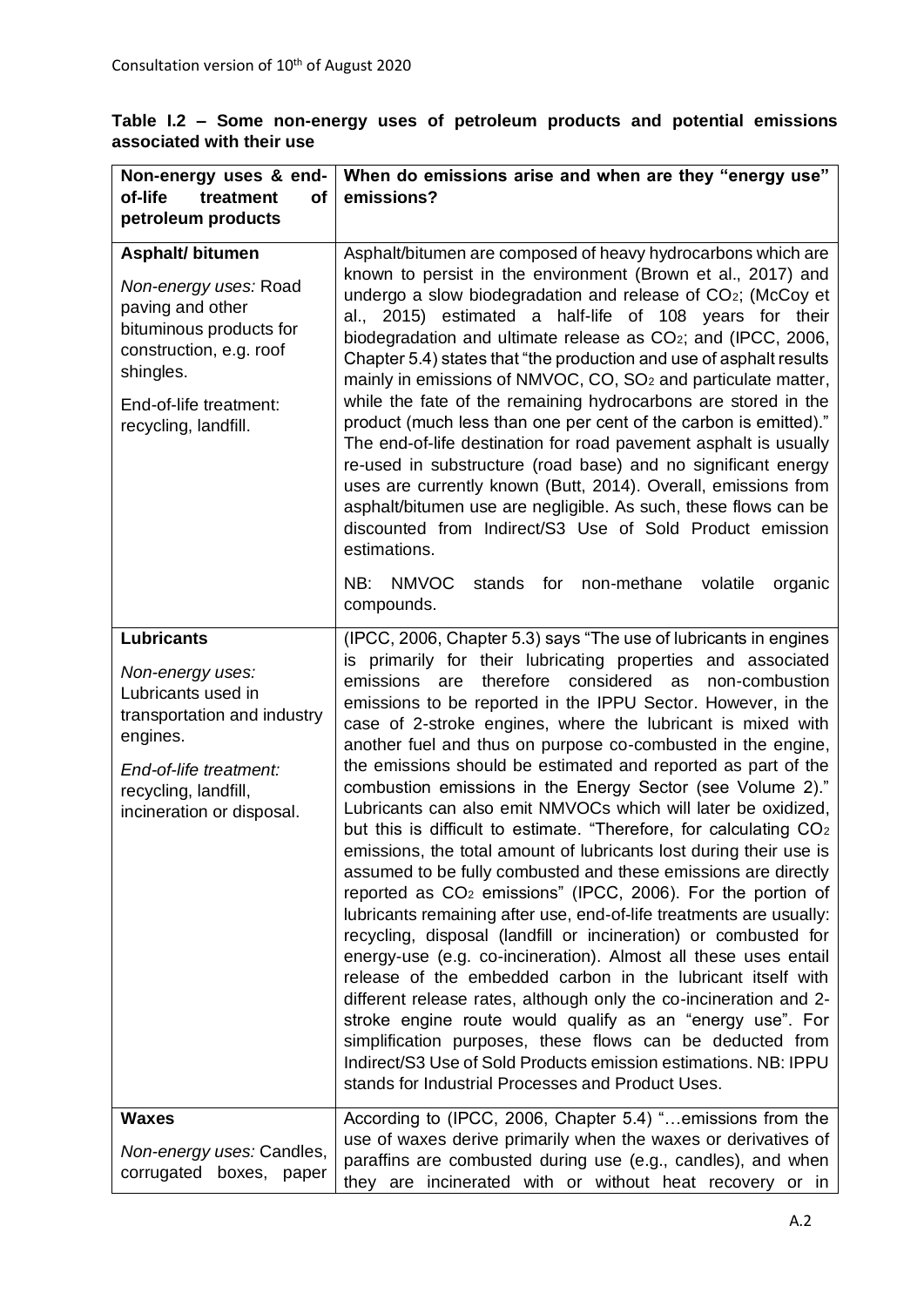| board<br>coating,<br>sizing,<br>adhesives,<br>food<br>production, packaging.<br>End-<br>of-life<br>treatment:<br>recycling,<br>landfill,<br>incineration or disposal.                                                                                                                                                                                                                   | wastewater treatment (for surfactants). In the cases of<br>incineration and wastewater treatment the emissions should be<br>reported in the Energy or Waste Sectors, respectively".<br>Nevertheless, for simplification, these uses should be deducted<br>from Indirect/ S3 Use of Sold Products emission estimations.                                                                                                                                                                                                                                                                                                                                                                                                                                                                                                                       |  |  |  |
|-----------------------------------------------------------------------------------------------------------------------------------------------------------------------------------------------------------------------------------------------------------------------------------------------------------------------------------------------------------------------------------------|----------------------------------------------------------------------------------------------------------------------------------------------------------------------------------------------------------------------------------------------------------------------------------------------------------------------------------------------------------------------------------------------------------------------------------------------------------------------------------------------------------------------------------------------------------------------------------------------------------------------------------------------------------------------------------------------------------------------------------------------------------------------------------------------------------------------------------------------|--|--|--|
| Naphtha, white<br>spirit,<br>turpentine, kerosene and<br>others<br>As<br>Non-energy<br>uses:<br>solvent e.g. for surface<br>coating<br>(paint),<br>dry<br>cleaning;<br>benzene<br>and<br>other aromatic compounds<br>also<br>used<br>be<br>for<br>can<br>production of resins (e.g.<br>polystyrene), foams, fibres<br>(nylon) and plastics (e.g.<br>polycarbonate).                     | The (IPCC, 2006, Chapter 5.5) says "The use of solvents<br>manufactured using fossil fuels as feedstocks can lead to<br>evaporative emissions of various non-methane volatile organic<br>compounds (NMVOC), which are subsequently further oxidised<br>in the atmosphere.  This source category 'solvent use' is<br>treated as a separate category because the nature of this source<br>requires a somewhat different approach to emissions estimation<br>than that used for calculating other emission categories."<br>NMVOC are indirect GHGs that are not reported under current<br>GHG corporate standards. As such, these emissions also do not<br>need to be reported under Indirect/ S3Use of Sold Products<br>emissions, unless they are accounted for by taking into<br>consideration the embedded carbon in these products.1       |  |  |  |
| End-of-life<br>treatment:<br>solvents<br>usually<br>are<br>volatized, but unquantified<br>amounts can also enter the<br>waste incineration stream.                                                                                                                                                                                                                                      | For the use of aromatics in other petrochemical products, see the<br>entry on olefins.                                                                                                                                                                                                                                                                                                                                                                                                                                                                                                                                                                                                                                                                                                                                                       |  |  |  |
| Petroleum coke (petcoke)<br>Non-energy<br>uses:<br>Low-<br>sulphur petcoke is widely<br>metals<br>used<br>in<br>manufacturing as an anode<br>or in iron manufacturing as<br>substitute<br>for<br>а<br>metallurgical coke. It is also<br>used as in other industrial<br>processes<br>e.g.<br>manufacturing brick, glass,<br>paper, paint and colourings<br>and fertilizer <sub>2</sub> . | Petroleum coke is a common fuel for power production and<br>cement kilns. Fuel-grade petcoke represents approximately 80%<br>of production worldwides. Lower-sulphur petcoke is also used as<br>a non-energy product most commonly in metal (e.g. aluminium<br>and steel) manufacturing as an anode. This largely represents<br>the rest of petcoke production (20%) with other uses being<br>residual $\left\langle 2\% \right\rangle$ . Note that the anode gets consumed in the<br>process and releases both CH4 and CO2, which are listed by<br>IPCC (2006) as process emissions in the Industrial Processes<br>and Product Use emissions category. Petcoke shall therefore be<br>treated as 100% oxidized, irrespective of its grade. These uses<br>cannot be deducted from Indirect/S3, Use of Sold Products<br>emissions estimations. |  |  |  |
| End-of-life treatment: not<br>specified<br>beyond<br>above<br>pathways.                                                                                                                                                                                                                                                                                                                 |                                                                                                                                                                                                                                                                                                                                                                                                                                                                                                                                                                                                                                                                                                                                                                                                                                              |  |  |  |

<sup>&</sup>lt;sup>1</sup> Similarly, during combusting NMVOCs, CH<sub>4</sub> and CO are released, and these are considered to be oxidized at some stage in the atmosphere and so are already accounted for as  $CO_2$  emissions in the  $CO_2$  emission factor by considering the carbon content of the fuel. <sup>2</sup> <https://www.api.org/~/media/files/news/2014/14-november/petcoke-one-pager.pdf>

<sup>&</sup>lt;sup>3</sup> [https://www.oxbow.com/Products\\_Energy\\_Products\\_Petroleum\\_Coke.html](https://www.oxbow.com/Products_Energy_Products_Petroleum_Coke.html)

<sup>4</sup> Based on data from 2006 by R. Dickie "Calcining growth and expansion. 8° Carbon Conference – Greats Lakes Carbon, Houston, 2006", quoted in (Santos et al., 2015).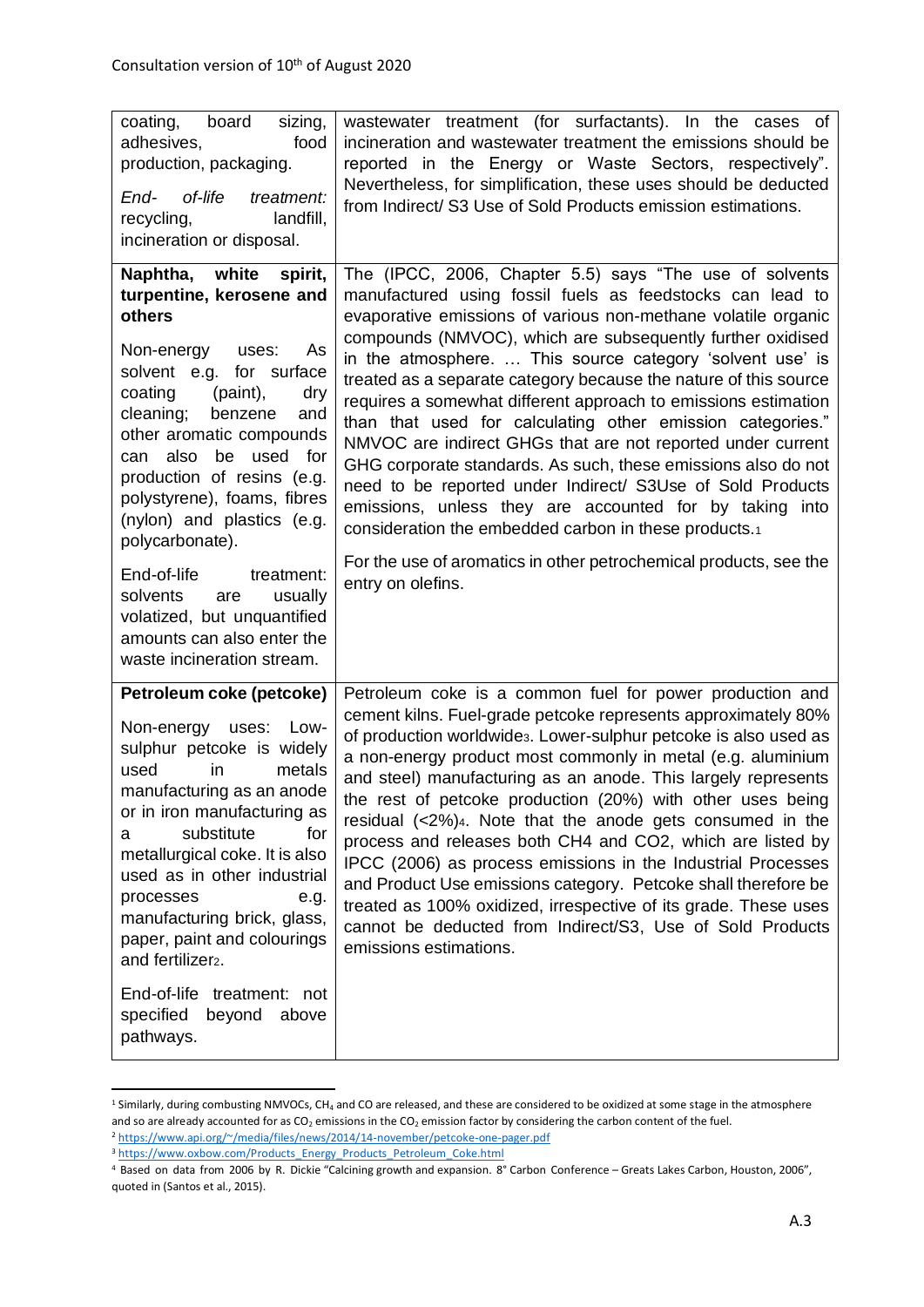| Table I.3 – Some non-energy uses of gas products and potential emissions associated with |  |
|------------------------------------------------------------------------------------------|--|
| their use                                                                                |  |

| Non-energy uses & end-<br>of-life treatment of gas<br>products                                                                                                                                                                                                                                            | When do emissions arise and when are they "energy use"?                                                                                                                                                                                                                                                                                                                                                                                                                                                                                                                                                                                                                                                                                 |
|-----------------------------------------------------------------------------------------------------------------------------------------------------------------------------------------------------------------------------------------------------------------------------------------------------------|-----------------------------------------------------------------------------------------------------------------------------------------------------------------------------------------------------------------------------------------------------------------------------------------------------------------------------------------------------------------------------------------------------------------------------------------------------------------------------------------------------------------------------------------------------------------------------------------------------------------------------------------------------------------------------------------------------------------------------------------|
| <b>Olefins</b><br>(ethylene,<br>propylene)<br>Non-energy uses:<br>Feedstock/precursors for<br>wide range of<br>petrochemical products,<br>notably plastics, fibres,<br>foams, rubbers, etc.<br>End-of-life treatment:<br>recycling, landfill,<br>incineration (olefin pollution<br>also found in oceans). | Plastics account for about 6% of the fossil carbon extracted by the<br>Oil and Gas industry. In recent years, the issue of plastic pollution<br>has been rising in the public sustainability agenda. Of the 385 million<br>tonnes of plastic produced worldwide in 2015, only 20% of the plastic<br>waste has been recycled, 25% incinerated and 55% discarded in<br>landfills or in the wilds. Most plastics do not degrade biologically in<br>the environment. However, GHGs are emitted when plastics are<br>incinerated. These emissions fall within the category of indirect/S3<br>End-of-Life Treatment of Sold Products. As such, they should be<br>deducted from estimations of Indirect/ S3 Use of Sold Products<br>emissions. |
| Ammonia<br>Non-energy uses:<br>Production of hydrogen by<br>steam reforming for<br>ammonia production.                                                                                                                                                                                                    | Ammonia production uses natural gas or liquefied petroleum gas to<br>produce hydrogen by steam reforming. These emissions would<br>normally be classified as "process emissions" (non-combustion, non-<br>energy related), but for corporate GHG accounting purposes they<br>shall be classified as Indirect/ S3 Use of Sold Product emissions.                                                                                                                                                                                                                                                                                                                                                                                         |

## **Default percentages of oil and gas destined for non-energy purposes**

The United Nations (UN) International Recommendations for Energy Statistics (IRES) (UN, 2018) publication defines "final consumption of energy products" as

*5.5. The final consumption of energy products consists of (a) final energy consumption, i.e. deliveries of energy products to the users located in the territory of reference for their energy needs, such as for heat raising, transportation and electricity, and (b) non-energy use, i.e. deliveries of energy products for use as chemical feedstocks or as raw materials (see para. 5.21 for details).*

## further defining

*5.21. Non-energy use consists of the use of energy products as raw materials for the manufacture of products outside the scope of SIEC, as well as for direct uses that do not involve using the products as a source of energy, nor as a transformation input. Examples are lubrication, sealing, preservation, road surfacing and use as a solvent.*

<sup>5</sup> <https://ourworldindata.org/faq-on-plastics>